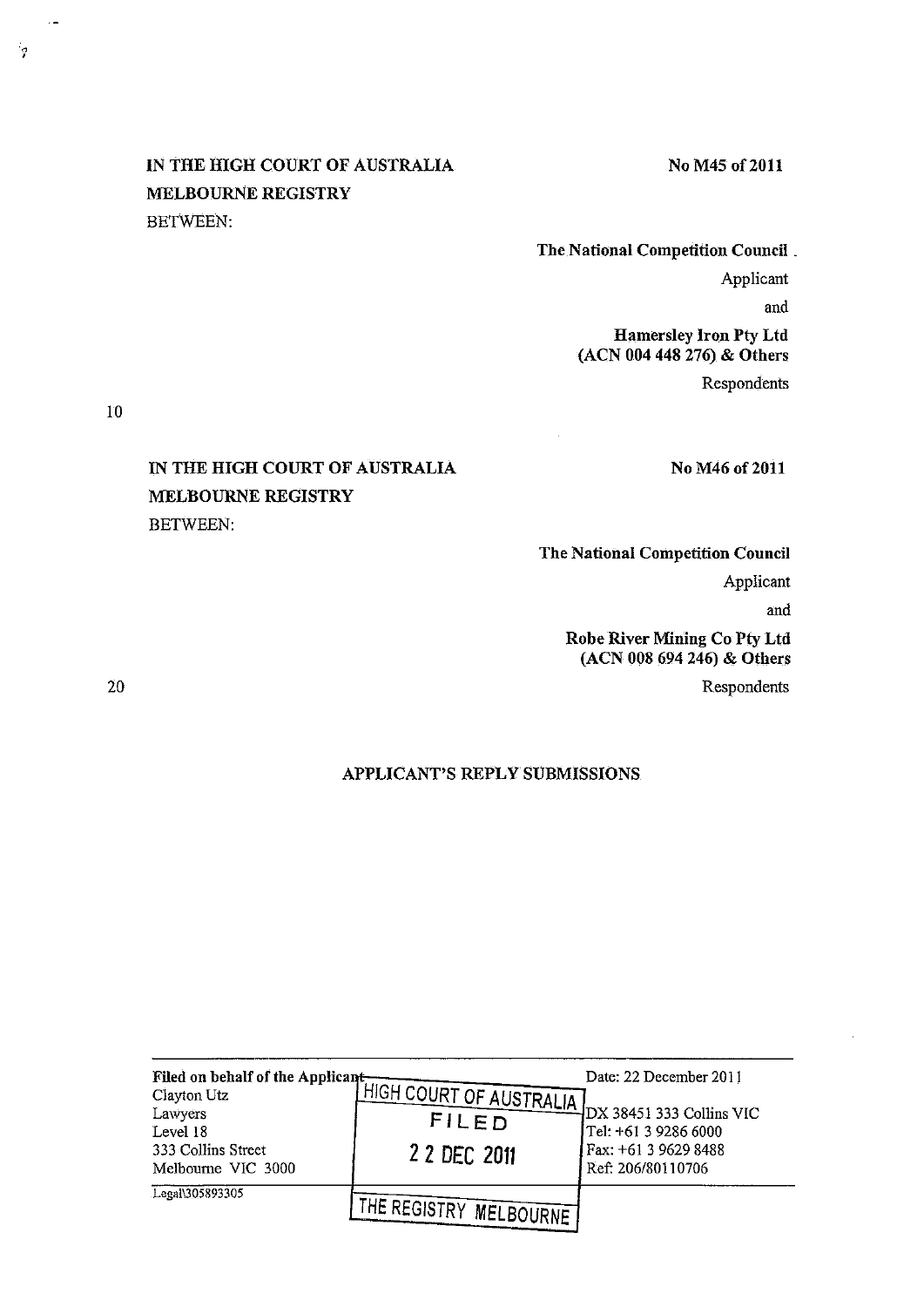#### PART I: **CERTIFICATION**

 $\mathbf{I}$ 

PART II: ARGUMENT

### Reply to Rio Tinto Submissions

### The Hilmer Report and other extrinsic material

2. Rio Tinto submits that the Hilmer Report supports a private profitability interpretation of criterion (b). A proper reading of Chapter II of the Hilmer Report does not support Rio Tinto's contention: see the Council's Submissions dated 25 November 2011 at [26]-[31]. Indeed, it is plain that, when the Hilmer Report spoke of facilities that *"cannot be duplicated economically",*  it was referring to facilities that exhibit natural monopoly characteristics.

> *Some economic activities exhibit natural monopolv characteristics. in the sense that thev cannot be duplicated economicallv. While it is difficult to define precisely the term* "natural monopoly", electricity transmission grids, telecommunications *networks, rail tracks, major pipelines, ports and ahports are often given as examples. Some facilities that exhibit these characteristics occupy strategic positions in an industry, and are thus "essential facilities" in the sense that access to the facility is required if a business is to be able to compete effectively in upstream or downstream markets. For example, competition in electricity generation and in the provision of rail services requires access to transmission grids and rail tracks respectively.* 1 [emphasis added]

> *In some markets, the introduction of effective competition requires competitors to have access to facilities which exhibit natural monopoly characteristics. and hence cannot be duplicated economically. For example, effective competition in electricity generation and telecommunication sen;ices requires access to transmission grids and local telephone exchange networks respectively. Facilities of this kind are referred to as "essential facilities".'* [emphasis added]

3. Further, when the Hilmer Report spoke of access to a facility being *"essential, rather than merely convenient'}* **it did so in reference to** *'"effective"* **competition, not competition** *"per se".* 

3.1 The Tribunal found that to be significant: (2010) 271 ALR256 at [827]-[828].

30 3.2 The reference to *"effective"* competition tends against a private profitability approach to  $criterion (b) - an approach that would prevent the possibility of access in circumstances$ where the facility could be duplicated profitably, irrespective of the impact duplication has on the ability of competitors to compete *"effeclively"* in upstream or downstream markets.

10

۱.,

20

 $\mathbf{I}$ Hilmer Report at p 240.

 $\frac{2}{3}$ Hilmer Report at p 239.

Hilmer Report at p 251.

Legal\305893305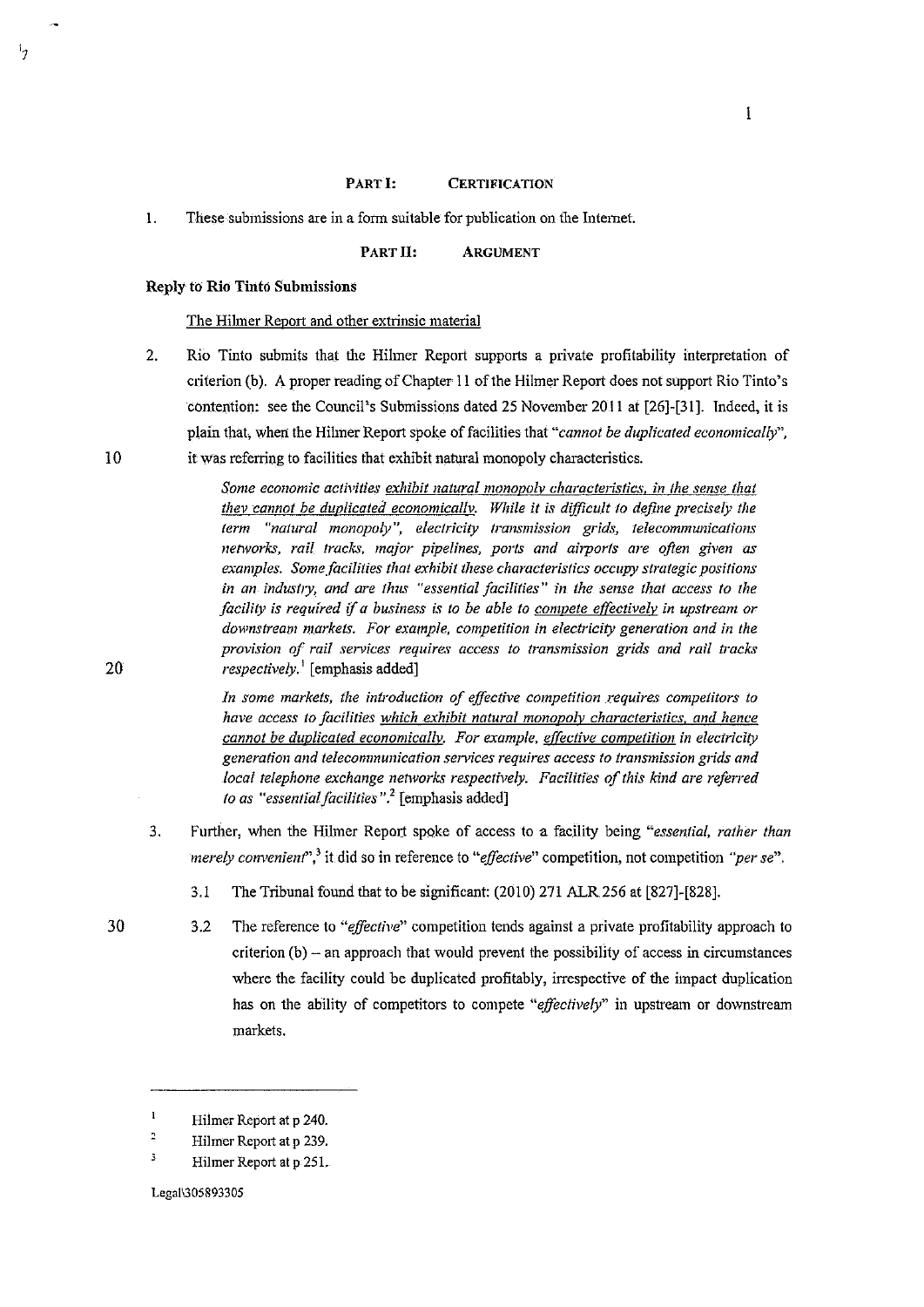- 4. Rio Tinto also submits that a natural monopoly approach to criterion (b) is contrary to the competition policy contained in the Hilmer Report.<sup>4</sup>
	- 4.1 That submission overstates the role that criterion (b) plays in the Part IIIA access regime: see the Council's Submissions dated 25 November 2011 at [41]-[47].
	- 4.2 Criterion (b) is not the sole determinant of whether access is granted. It is merely part of the process by which the designated Minister detennines whether the relevant service is **an essential facility, access to which would promote a material increase in competition in**  a dependent market.
- 5. Nor is it necessary, as Rio Tinto submits,' that the words *"from society's perspective"* be added to criterion (b) to reflect a natural monopoly approach. An uneconomical duplication of a facility of national significance will be wasteful *"for anyone",* including a competitor in the market.
	- 6. As regards Rio Tinto's analogies with s 46 and s 50 of the Act,' they are not of assistance. Part IIJA was introduced in order to overcome perceived difficulties and limitations in the application of  $s$  46 to essential facilities.<sup>7</sup> The mischief that Part IIIA sought to address was not individual instances of market failure but structural impediments to the promotion *of"effective"*  competition in related markets: see the Council's Submissions dated 25 November 2011 at [26].

The CPA

7. Contrary to Rio Tinto's submissions,<sup>8</sup> the ordinary meaning of the word "*feasible*" does not "connote ... a private endeavour by a commercial firm". It is equally consistent with either a private profitability or natural monopoly approach to criterion (b).

United States essential facilities doctrine

- 8. The United States *"essential facilities doctrine"* does not assist in the interpretation of criterion (b).
	- 8.1 The Hilmer Report specifically reviewed the *"essential facilities doctrine"* and decided to recommend the adoption in Australia of a different and distinct legislative access regime.• Indeed, the Hilmer Report noted that *"the limits of the US doctrine are not*

Legal\305893305

10

 $^{\circ}$  a

20

<sup>4</sup>  Rio Tinto Submissions dated 15 December 2011 at [13].

*<sup>5</sup>*  Rio Tinto Submissions dated 15 December 2011 at [13].

<sup>6</sup>  Rio Tinto Submissions dated 15 December 2011 at [14].

 $\overline{\mathbf{7}}$ Hilmer Report at p 243. See also *NT !'ower Generation f'ty Ltd'' Power* & *Water Authority* (2004) 219 CLR 90 at [85] (McHugh A-CJ, Gummow, Callinan and Heydon JJ).

<sup>×</sup> Rio Tinto Submissions dated 15 December 2011 at [18].

 $\overline{9}$ Hibner Report at p 243-244. See also *BHP Billiton Iron Ore v The Nation of Competition Council* (2007) 162 FCR 234 at [154]-[155].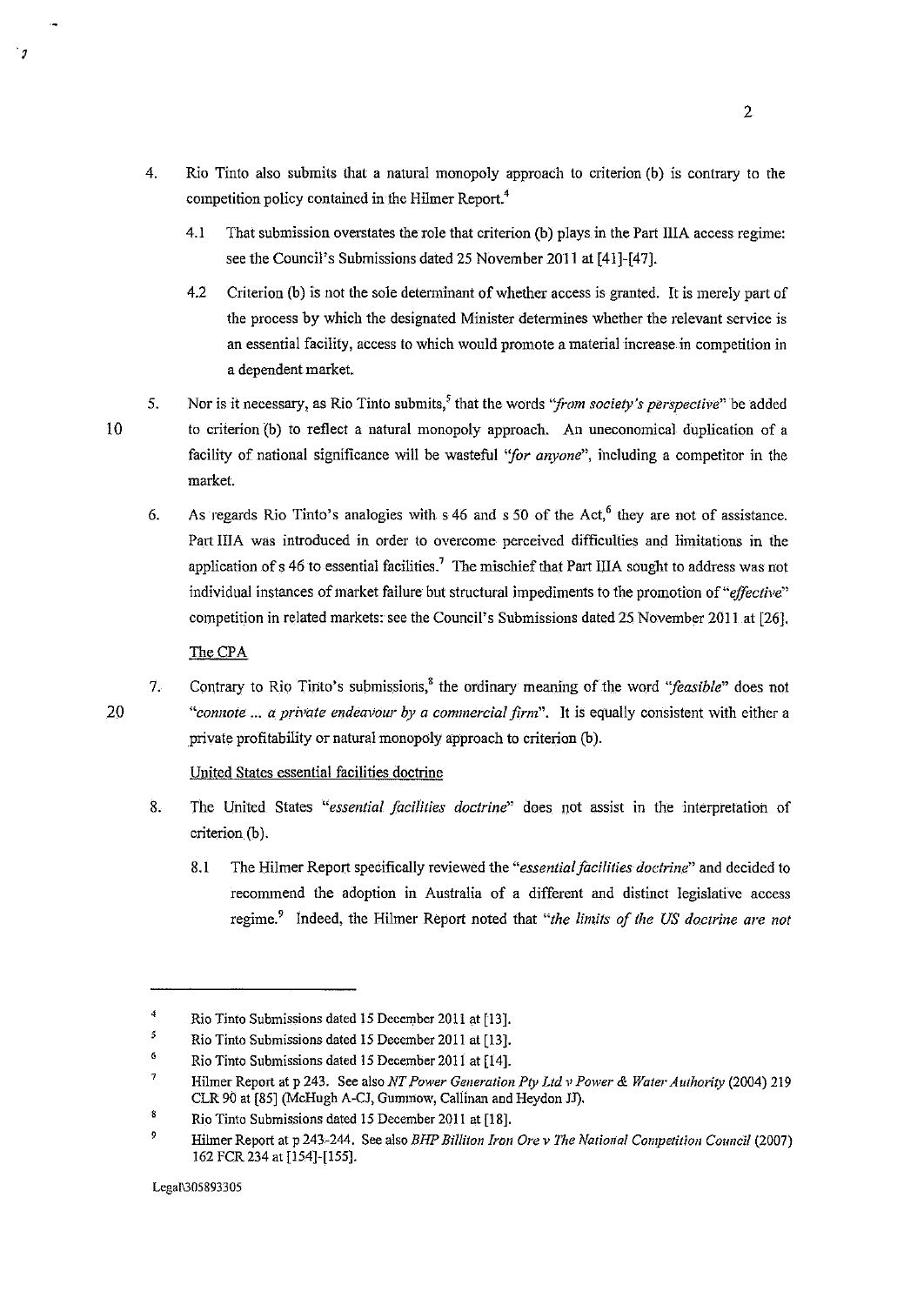*clear, and it has been observed that 'the doctrine has not developed with clarity, coherence or consistency, let alone with strong economic foundations*'.<sup> $\cdot$ 10</sup>

8.2 Nor is it correct to submit<sup>11</sup> that one of the principles of the essential facilities doctrine is a direct analogue of criterion (b): see *NT Power Generation Pty Ltd v Power* & *Water Authority* (2004) 219 CLR 90 at [121].

**A private feasibility construction and economic principles** 

- 9. Rio Tinto submits that the private profitability approach to criterion (b) results in an economically efficient use of resources because, where privately profitable entry is possible, the "interplay of market forces performs a social cost/benefit analysis on the construction of the 10 *alternative facilities.""* There are a number of problems with that approach, many of which were identified by the Tribunal: (2010) 271 ALR 256 at [823]-[824]. <sup>13</sup>
	- 9.1 A facility owuer may not want to share access to its facility even if it is financially rational to do so.
	- **9.2 The service provider may be motivated to refuse access in order to maintain a**  competitive advantage in the dependent market.
	- 9.3 Alternatively it may simply not be interested in pursuing the profits offered by access.

10. Rio Tinto contends that all that is needed for criterion (b) not to be satisfied is to demonstrate that "if *an alternative facility were to be developed by anyone, it [would} be able to eam revenue that exceeds the capital and operating costs of the development, including an economic rate of return on the capital deployed*".<sup>14</sup> Rio Tinto submits that the idiosyncrasies of any particular firm are irrelevant.<sup>15</sup>

- 10.1 That is not the test propounded by the Full Court. The Full Court's approach required **the identification of a person,** *"whoever they might be, and whatever that person-'s*  circumstances", "for whom the development of an alternative facility is economically *feasible":* (2011) 193 FCR 57 at [86].
- 10.2 However, what if the only person for whom it is profitable to develop a duplicate facility has no interest in doing so? What if the only persons who have an interest in using the

20

'r

lO Hilmer Report at p 244.

II Rio Tinto Submissions dated 15 December 2011 at [21].

<sup>12</sup>  Rio Tinto Submissions dated 15 December 2011 at [26].

B See [22] and [34] of the Affidavit of Aleksandr Sundakov affinned 7 August 2009 (Sundakov Affidavit).

 $14$ Rio Tinto Submissions dated 15 December 2011 at [23] and [25]. See also the BHPB Submissions dated 15 December 2011 at [23].

<sup>15</sup>  Rio Tinto Submissions dated 15 December 2011 at [23].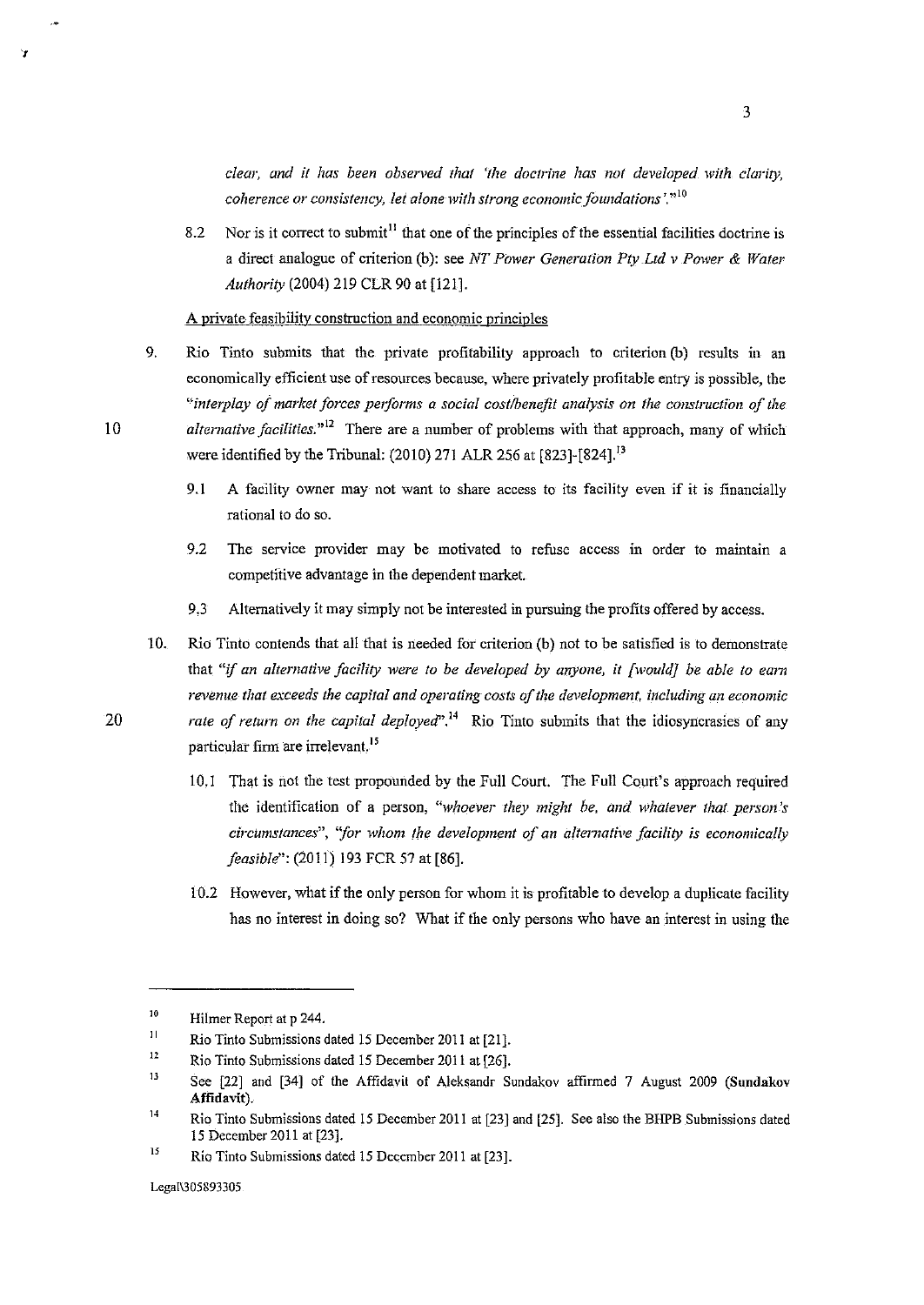relevant services do not have the capital available to them to do so profitably? The result will be no access and no duplicate facility.

- 10.3 Accordingly, it is not safe to assume that, if it is privately profitable to duplicate a facility, then duplication will occur unless it is economically inefficient to do so, in which case access will occur. The result may well be that neither occurs.
- 11. Where duplication is privately profitable yet economically wasteful, the private profitability test relies on the market to get it right and prevents the designated Minister considering declaration. That is so even though the facility is of national significance and exhibits natural monopoly characteristics and that access to the facility would promote a material increase in competition 10 in a related market.
	- 11.1 Those are the very circumstances in which the Hilmer Report envisaged the Minister **should consider declaration so as to** *"guard against potential abuses"* **where owners of monopoly facilities** *"also compete in markets that are dependent on access to the facility"."*
	- 11.2 It must be remembered that declaration does not result in access, but rather an enforceable right to negotiate. In markets where owners of monopoly facilities also compete in markets that are dependent on access to the facility, such a right may be **necessary to ensure the efficient operation of the primary market so as to ensure effective**  competition in the dependent market
- 20 12. Further, Rio Tinto's submission, that a natural monopoly approach to criterion (b) would result **in important aspects of economic efficiency being ignored, is not correct. <sup>17</sup>**
	- 12.1 Any allocative and dynamic efficiency costs relating to the provision of the relevant service (as opposed to those arising due to the incumbent's operations in other markets) can be incorporated within a natural monopoly analysis provided the evidence is properly prepared.
	- 12.2 Any other such costs can be taken into account under criterion (f) or the residual discretion (as was done by the Tribunal). As the Full Court stated in *Sydney Airport Cmporation Ltd v Australian Competition Tribunal* (2006) 232 ALR 454 at [39], *"[t]he construction and interpretation of ... s 44H{4) should not be approached on the basis that it is necessary to find a place for all possible competing arguments ... within the list ofnecessmy pre-conditions of satisfaction ins 44H(4)."*

30

<sup>16</sup>  Hilmer Report at p 239.

**<sup>17</sup>**  Rio Tinto Submissions dated 15 December 2011 at [28].